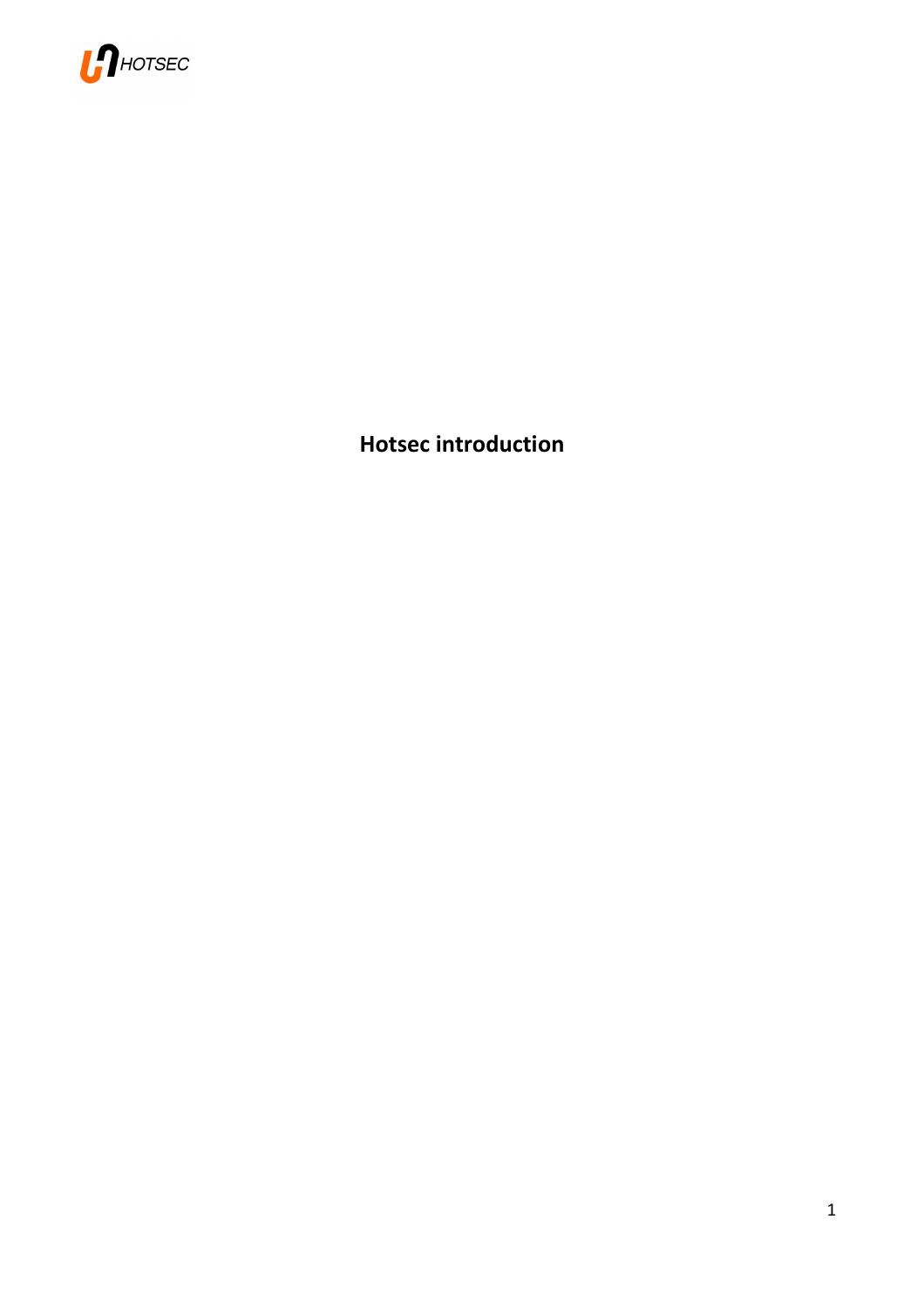

# **Contents**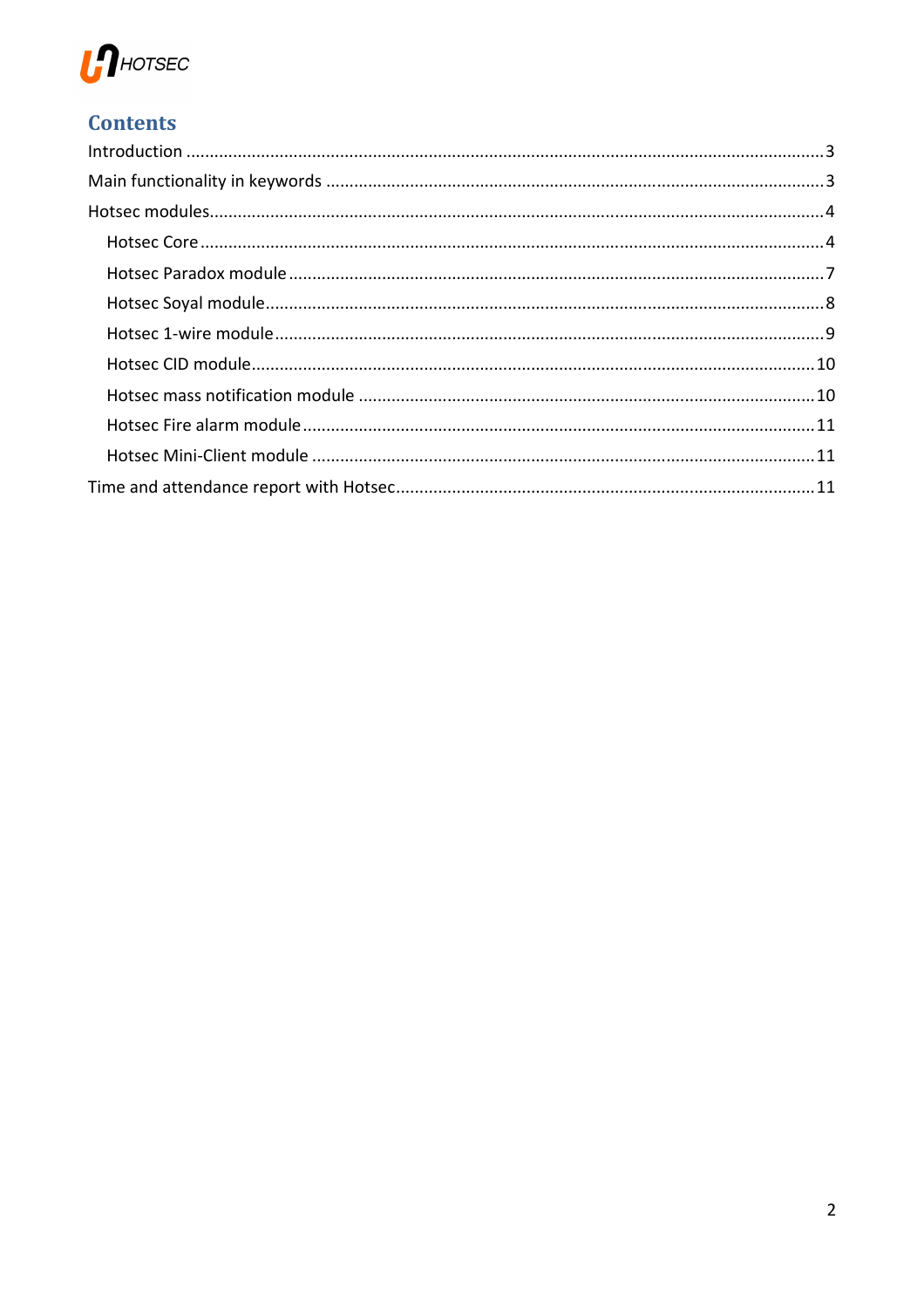

# Introduction

Development of Hotsec software started in 2004. The main reason for starting a new integration platform for security and building management software was that there were no flexible systems on the market. Usually our customers have various needs of software level system integration and big companies want to sell their products as it is. You can order some changes from them but it will take much time and money if you want to order some customer specific changes from a big manufacturer.

Estonia has strong IT starting platform. Estonian programmers have made big software solutions like Skype and Estonian e-Government.

Our decision was to use good and reliable hardware and make our own software platform for that hardware.

First steps started with access control from **Soyal**, which is good hardware for big and medium size buildings.

Very soon we faced the problem that most of the customers have very many small sites (like substations, pumping stations, telecom stations etc.) which are needed to manage centrally. In 2009 we integrated EVO series alarm panels from **Paradox** into Hotsec software. It turned out be a great success.

It is useful to have central user management, visualization and control for small panes which can be connected via IP network into one management system to have complete solution.

At the moment there is more than 700 sites connected using Hotsec system here in Estonia and the number is increasing.

Currently there are Hotsec installations in Finland, Latvia, Lithuania, Ukraine and Russia. Hotsec software is available in variable languages including English, Latvian, Finnish, Swedish, Russian and Estonian. There is language file available to be translated.

# **Main functionality in keywords**

- Client-Server architecture
- TCP/IP based communication between software and hardware
- SSL based secure connection between client and server
- Firebird SQL based open platform database
- Modular design and licensing
- Centralized event management
- Centralized user management
- Centralized alarm management with alarm acknowledgement
- Centralized visualization of sites and/or alarm locations
- Vector graphics support of the drawings (CAD support)
- Easy remote control of objects on drawings (arming, disarming, open door, switch relay etc.)
- Built in reporter to filter out event log or even print photo-ID badge
- E-mail trigger allows sending e-mails in case of any predefined event appearance in the log.
- Web browser integration onto plans and connect web pages to an alarm (any predefined webpage can pop up in case of alarm)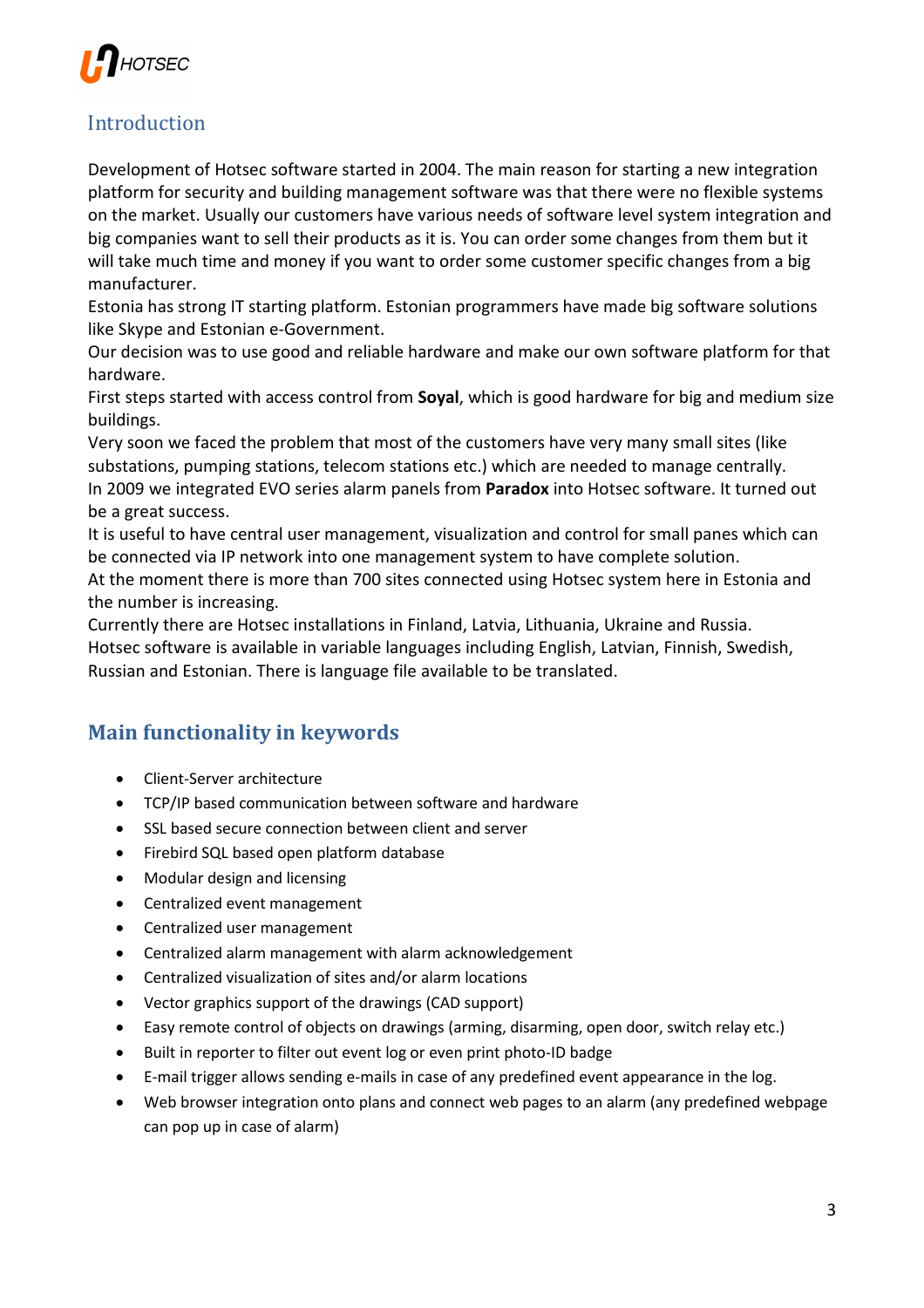

# **Hotsec modules**

Hotsec system consist of several different modules which are connected together to form one central system. The main idea is that cost and complexity of the system depends how many and what kind of modules will be in use. It makes the system affordable from small households to big and multi-site systems.

#### **Hotsec Core**

Core is the main module of Hotsec. It implements the client-server structure of Hotsec. Core has all the main functionality of Hotsec system which can be used with different hardware modules. It means that no matter what kind of Hotsec modules are in use, the main functionality and handling of Hotsec remains the same.

For example the plans and webpage pop-up is implemented in Hotsec core.



The Web pop-up feature of Hotsec provides many different possibilities. You can link any webpage to the specific alarm or event. In case of that event the predefined page will open. It is useful for displaying an image from an IP camera, instructions to the operator etc. Whatever information can be displayed on webpages - it is up to imagination how to use it with Hotsec.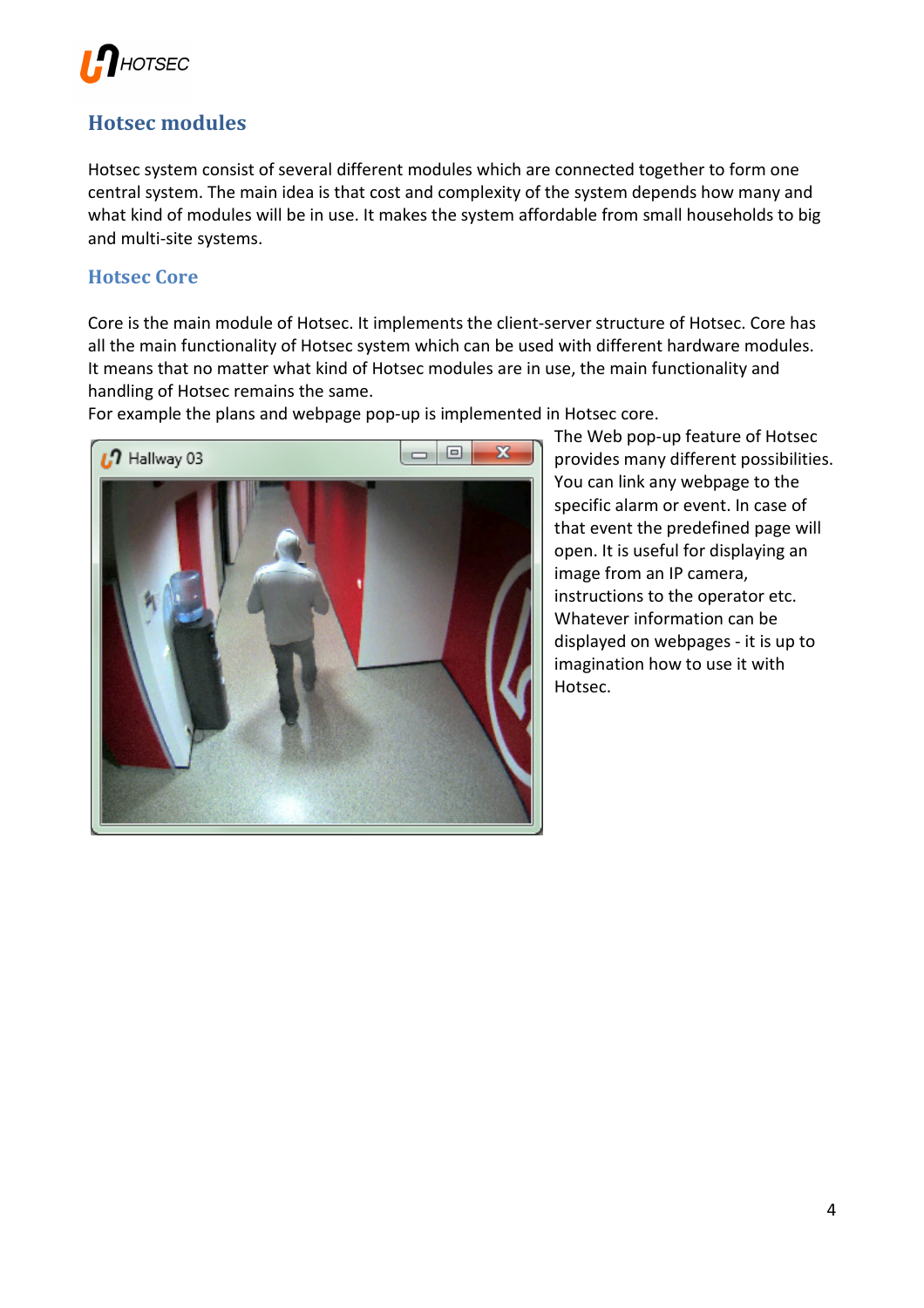

#### **User management**

Hotsec Core provides complete user management tool for all different hardware modules connected to the system. The same user can grant access through doors, arm/disarm areas, access to the software in various rights, etc.

| Users                      |               | x<br>$=$<br>▭ |                          |
|----------------------------|---------------|---------------|--------------------------|
| R<br>òф.                   | Card search   |               |                          |
| E First name               | Class<br>Δ    | Department    | Phone<br>▲               |
| Priit                      | Administrator |               |                          |
| $\blacktriangleright$ Rein | Administrator |               | 6055231                  |
| Sergei                     | Administrator |               |                          |
| Tiiu                       | Administrator |               |                          |
| Loodusmaja                 | Operator      |               |                          |
| Operaator                  | Operator      | Guards        |                          |
| Turva                      | Operator      | Guards        |                          |
| Katri                      | Supervisor    | Management    |                          |
| Katrin                     | Supervisor    |               |                          |
| Lea                        | Supervisor    | Management    |                          |
| Mai-Liis                   | Supervisor    |               |                          |
| Merje                      | Supervisor    |               |                          |
| Op                         | Supervisor    | Guards        |                          |
| Signe                      | Supervisor    |               | $\overline{\phantom{a}}$ |

| <b>First name:</b>            | Last name:                   | E-Mail:                     | Picture:      |
|-------------------------------|------------------------------|-----------------------------|---------------|
| <b>John</b>                   | Smith                        | john.smith@gmail.com        |               |
| Username:<br><b>JohnSmith</b> | Password:<br>                | Class:<br><b>User</b><br>▼  |               |
| Department:                   | Occupation:<br>Main Techican | Phone:<br>+12345676<br>۰    |               |
| Phone 2:                      | Car number:<br>111AAA        | Employee number:<br>1234567 | Account valid |
| Notes:                        |                              |                             |               |
| This is a test user           |                              | A.                          |               |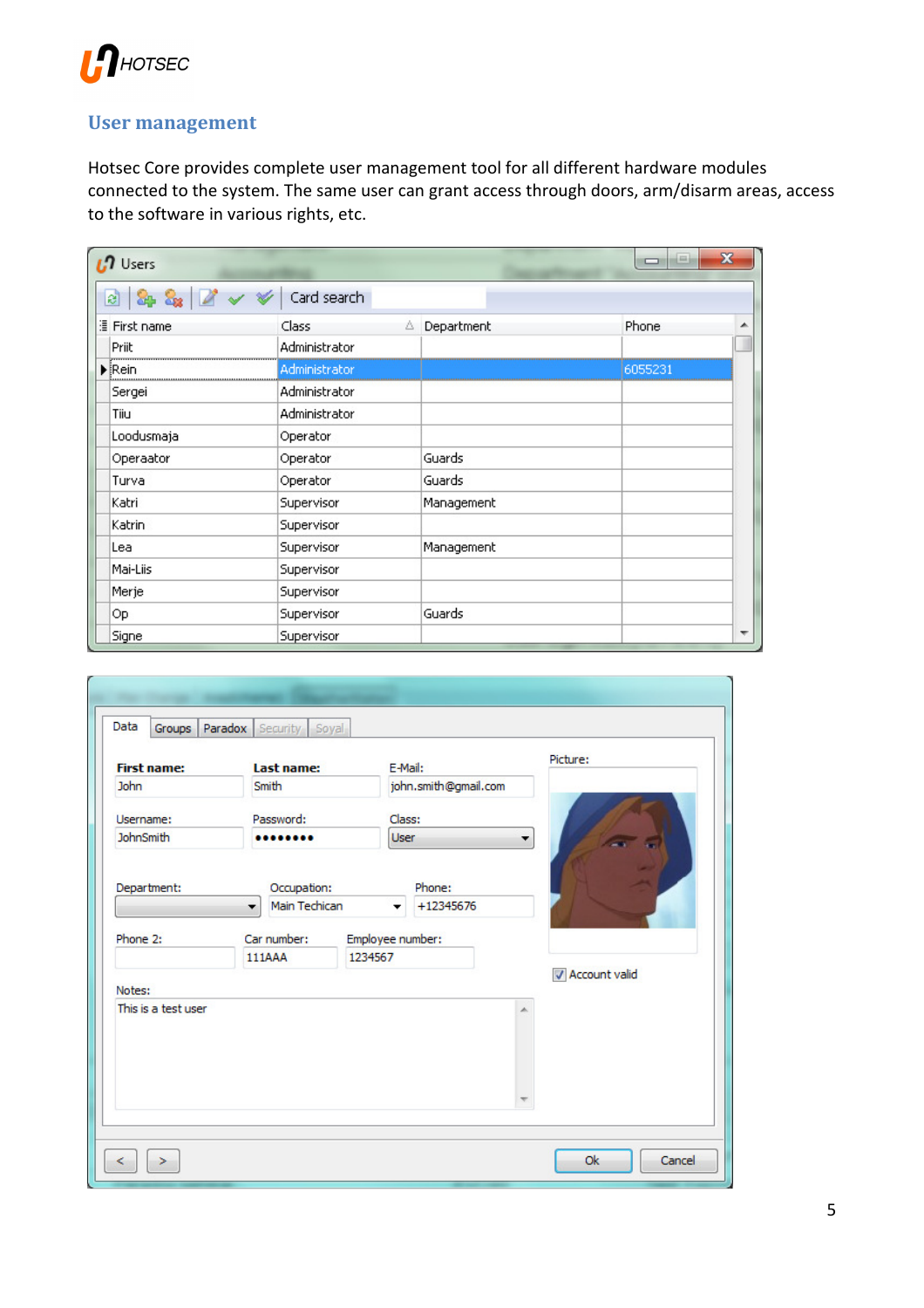

All the hardware integrated with Hotsec is specifically chosen to have local user memory (local user's database). The reason is that it makes the system much more reliable and the hardware works independently even in case of network failure. Hotsec uses special method to download users from its database to the hardware. Even if the hardware is temporary offline, all the user changes are loaded when the hardware is back online. It is possible to write users and their credentials directly to Hotsec database using 3rd party software. It gives perfect possibility to have various integrations with other databases (personnel, student and etc. systems)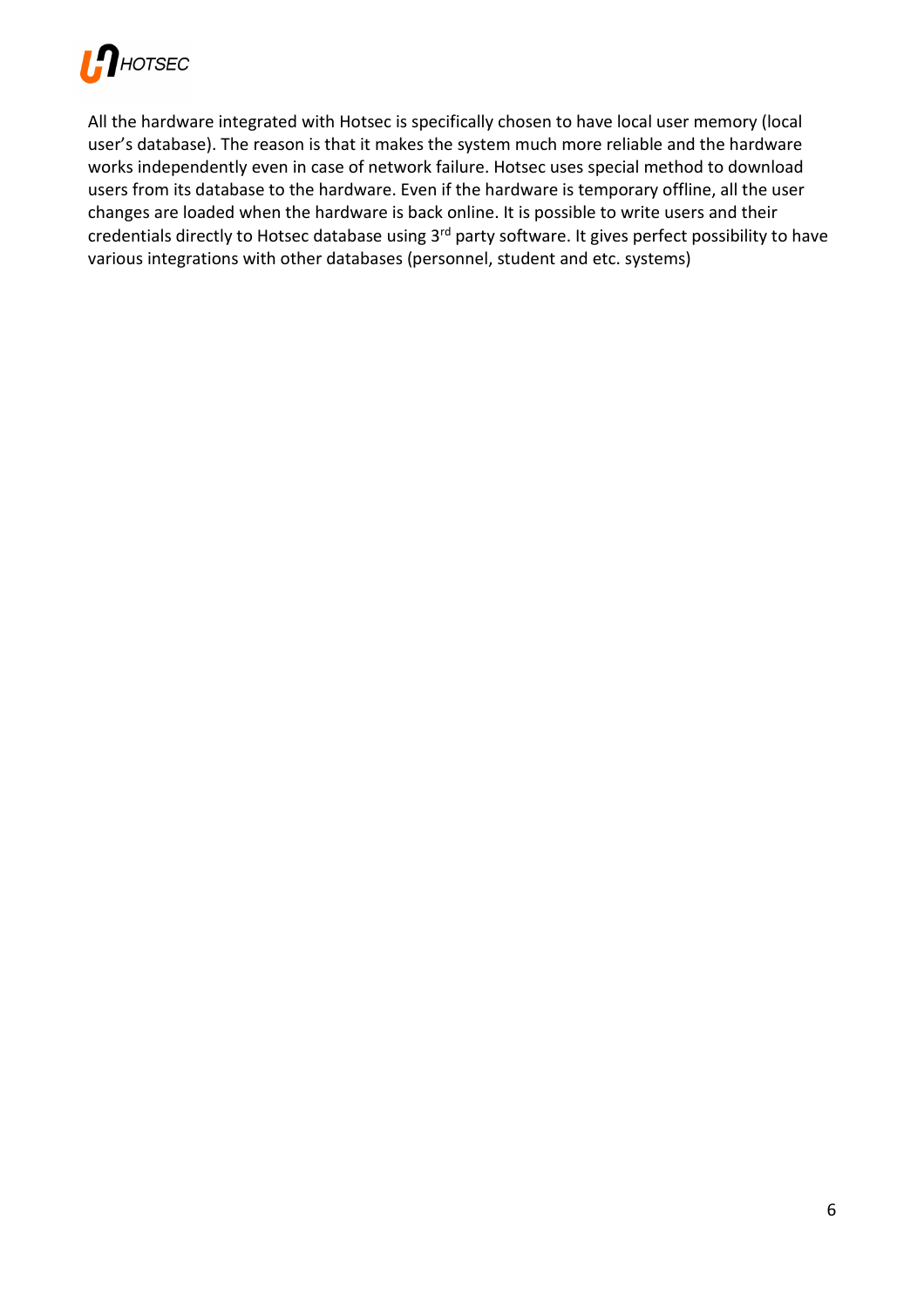

## **Hotsec Paradox module**

#### **Intro**

Classically in multi-site installation all the small security panels are working stand-alone. It means that even if they are connected to security center there is no central management. You can connect to each panel via modem, IP or locally using laptop and a cable. This is done each panel separately. It causes the situation that user PIN or card management is very complicated for the security managers and usually many users are using the same PIN code.

With Hotsec it is possible with just couple of simple clicks disable a user in all panels, change users PIN code or card number.

Hotsec Paradox module provides connection between Paradox EVO panels and Hotsec server. Hotsec displays all the events in real-time from Paradox panels. The events (alarms, arm-disarm of a partition) are visualized on graphic plans of the site.

Hotsec will write user information (access level, schedule, PIN, card number, remote control serial etc.) into Paradox panel.

In case of a communication failure the Paradox panel will work independently. When the connection is restored Hotsec will read out all the events from Paradox event buffer.

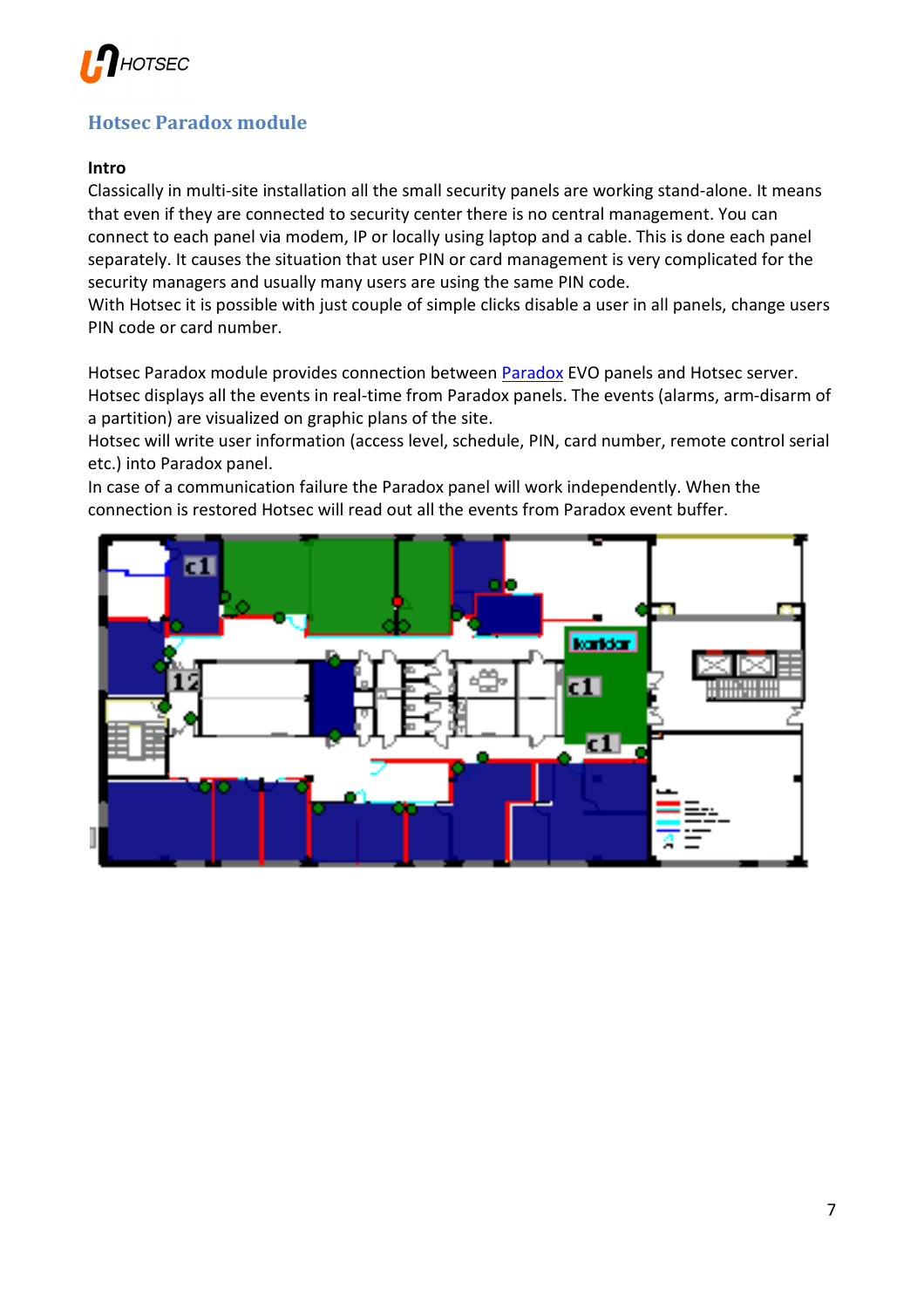

## **Hotsec Soyal module**

We are the software developers and do not want to make our own hardware. Our goal is to look good and reliable hardware and integrate it with our software. That is the main reason why we are using Soyal for our access control module.

The module provides connection between Soyal access control equipment and Hotsec server.

Hotsec provides possibility to connect unlimited number of Soyal doors over TCP/IP into one management software. Doors can be in a same building or worldwide locations connected together over the Internet.

In Hotsec it is possible to handle user rights and get all the events from Soyal controllers.

User rights management for Soyal doors is made very easy for the end-user. No specific knowledge needed for the user rights assignment – just assign pre-defined groups to the users.

Door group formation is also very easy – just drag necessary doors into group.

Like with core module Soyal access control doors can be visualized on the graphical building plans. It is also possible to control (open, close, lock) the doors directly on the building plans.

For clear overview of system status the door states (offline, open by schedule, closed, open, alarm, locked) are represented with easy to understand icons.



Soyal together with Hotsec provides access control system

- reliable client-server architecture of the system
- up to 15000 users per TCP/IP channel, unlimited number of users within the Hotsec
- various access levels with different time schedules for each door
- quick response time when presenting the card to the reader
- elevator (locker etc.) control levels where one reader can control multiple outputs
- various integration possibilities with other systems based on the Hotsec SQL database

Our latest development is the implementation of Desfire standard using Soyal hardware and Hotsec software. It is possible to load Desfire keys to the Soyal readers directly from Hotsec software. Desfire has a very strong 3DES security which makes card copying impossible without knowing the right keys.

It is also possible to use NFC SIM cards based on Desfire or Mifare standard with Soyal hardware and Hotsec software. Now it is possible to use your smartphone as a access card to open doors.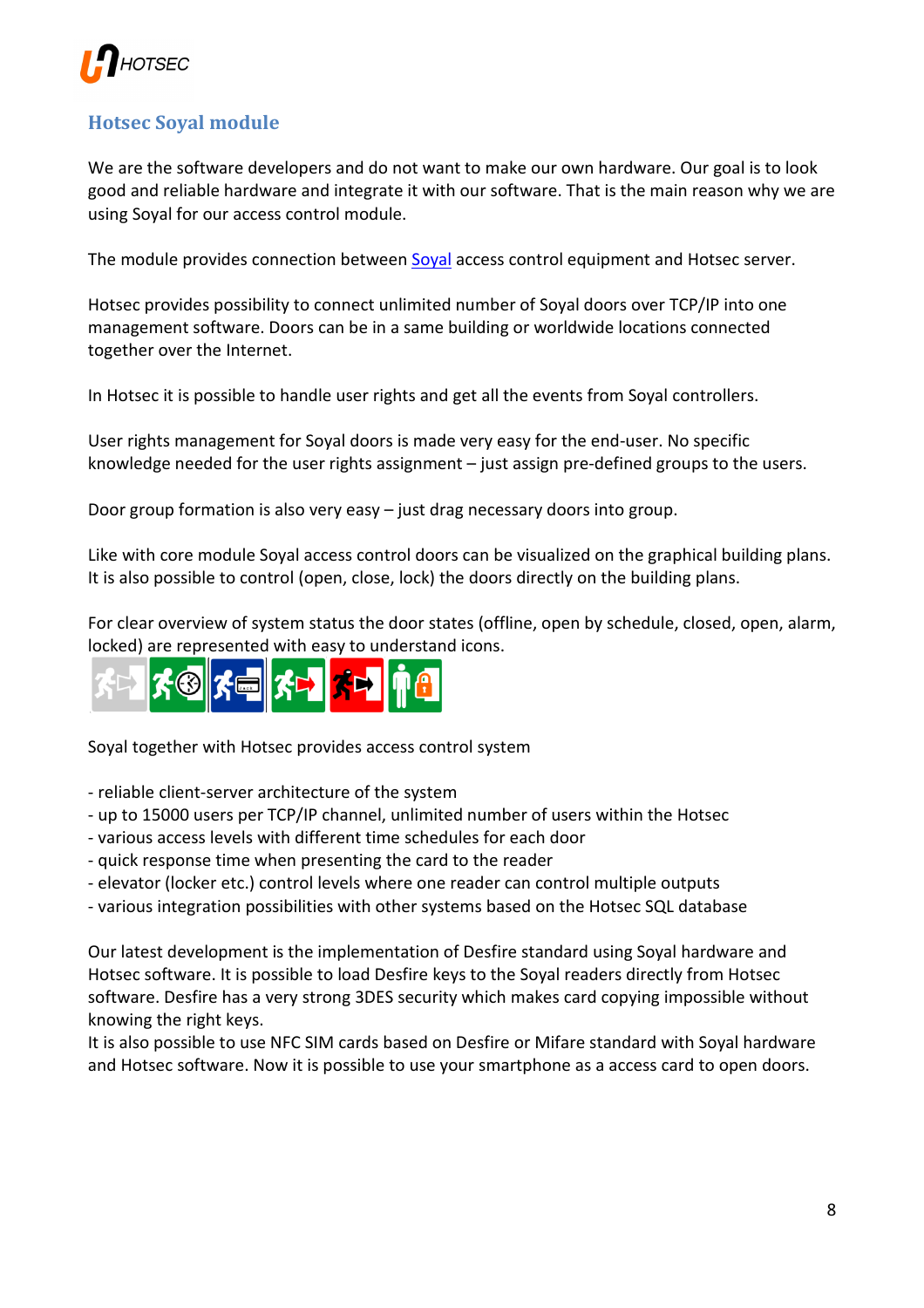

### **Hotsec 1-wire module**

The module is reading information from 1-wire devices by Maxim. It gives possibility to use various type of analogue value detectors (temperature, humidity, counters, level meters etc.) to be monitored using Hotsec.



 It is possible to define low and high values and Hotsec will trigger an alarm when those values are reached.

Newly added feature is 1-wire counter module support in Hotsec. Counter module can be used to log pulse based power, water, gas, heating etc meters data into Hotsec. It gives

the possibility to report consumption values based on the time period (hour, month, year etc.).

#### **Counter trend**

**24.25°C**



Generated by: hot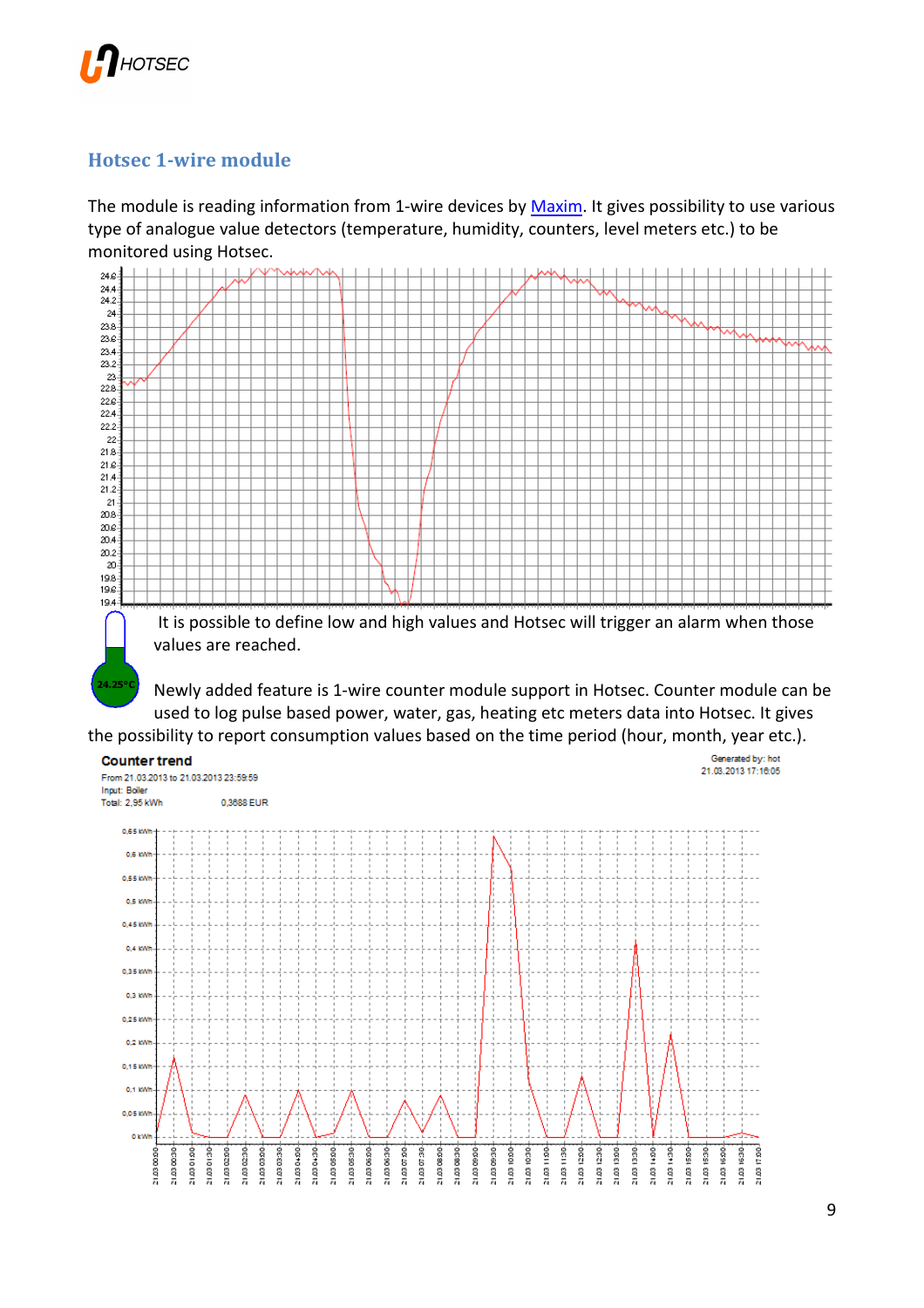

#### **Hotsec CID module**

Contact ID module gives possibility to use Hotsec as a Central Monitoring Station or CMS. Hotsec support receiving alarms from alarm receivers (SurGard, Paradox IPRS, Enigma etc.). Using building plans in background all the alarms received can be visualized to see the exact location of an alarm. It is similar to Paradox module only difference is that CID is one-way communication. You cannot manage or control the alarm panel, it is for receiving only.

The CID module is a perfect start point to replace the alarm system step-by-step. Usually security centers have existing CMS systems and receivers. It is very easy to connect Hotsec with an alarm receiver and the first step to change the system to Hotsec is already done.

#### **Hotsec mass notification module**

Predefined types of events (alarms) will be sent via SMS, voice call or e-mail to multiple people in a short period of time. Screen image with plan or CCTV footage can be added to SMS or e-mail. Notification of alarms can be triggered manually by operator. Multiple receiver grouping options based on event priorities.